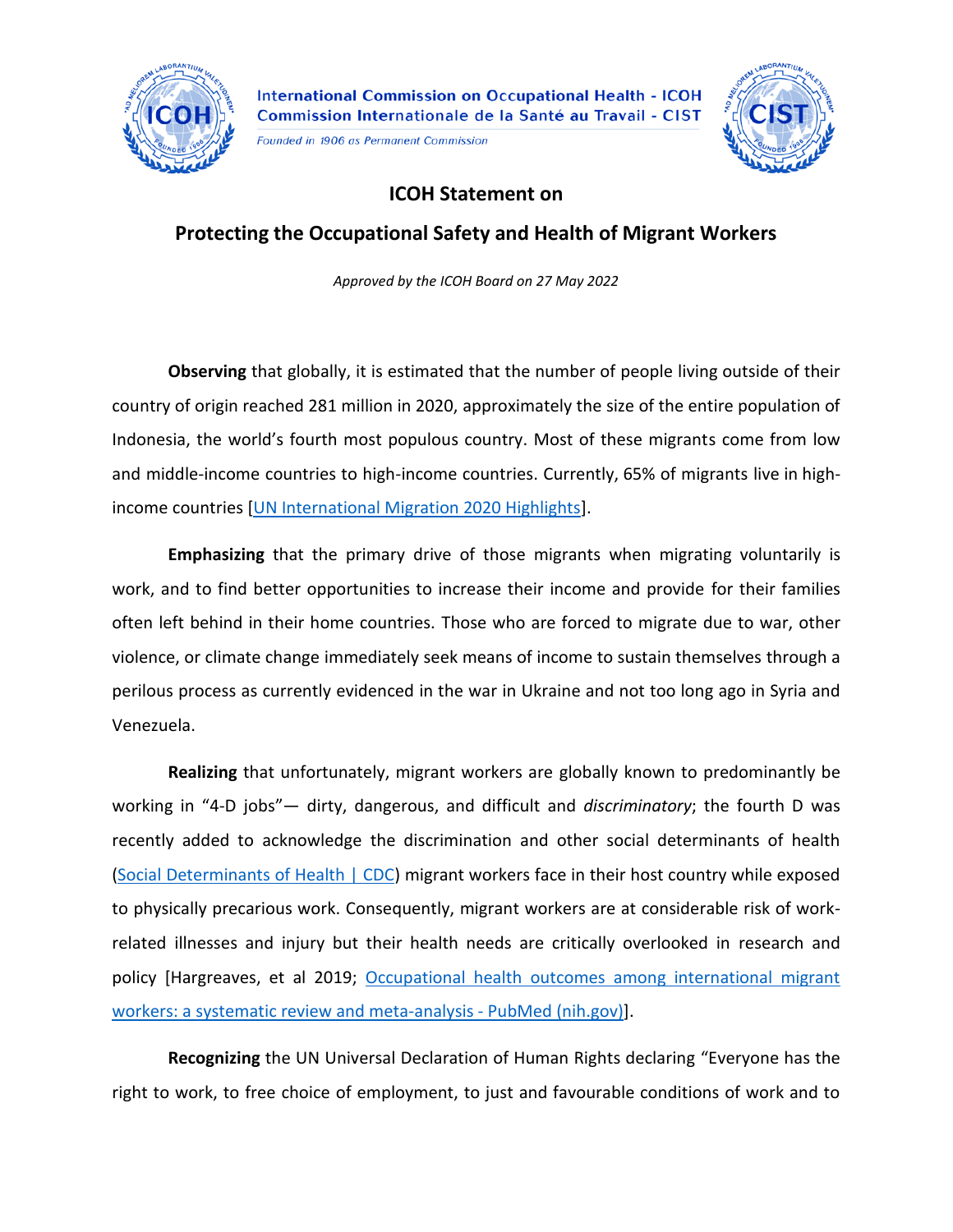

Founded in 1906 as Permanent Commission



protection against unemployment" (Article 23), we cannot consider any human life – thus, the life of migrant workers – as dispensable through a structural discriminatory process that undervalues their occupational safety and health, livelihood and the contribution these workers bring to their host countries. This was clearly seen during the preparation for the upcoming world cup in Qatar where migrant workers were exposed to a multiplicity of serious hazards including deadly heat hazards [\[https://www.theguardian.com/global](https://www.theguardian.com/global-development/2021/feb/23/revealed-migrant-worker-deaths-qatar-fifa-world-cup-2022)[development/2021/feb/23/revealed-migrant-worker-deaths-qatar-fifa-world-cup-2022\]](https://www.theguardian.com/global-development/2021/feb/23/revealed-migrant-worker-deaths-qatar-fifa-world-cup-2022) and where we need to confirm that monetary payment does not give any one person, employer or country the right to impose forced labor or exploitation as a form of modern slavery [\[https://www.ilo.org/global/topics/forced-labour/lang--en/index.htm\]](https://www.ilo.org/global/topics/forced-labour/lang--en/index.htm).

## **The International Commission on Occupational Health (ICOH) states the following:**

1. Occupational health and safety experts should acknowledge the duty to provide the skills, knowledge and evidence-based science needed to identify and prevent work-related conditions and to support social inclusion, diversity, and social justice by closing the health disparities in vulnerable migrant working populations. To achieve this we suggest the provision of basic occupational health services (BOHS), acknowledgement of employer and employee responsibilities and improvement of the working conditions of "4-D jobs", often lacking in hosting countries for migrant workers. These efforts will contribute to ultimately guaranteeing healthy, dignifying and productive workplaces contributing to the societies that embrace them and to the future of decent work.

2. ICOH recommends the creation of a permanent high-level global committee specifically focused on "Occupational Health for Migrant Workers" to take effective actions by promoting a preventive culture considering occupational health as a human right for all workers, with a specific focus on the most vulnerable working populations, such as migrant workers. These actions and interventions should consider all the phases of migration as described by the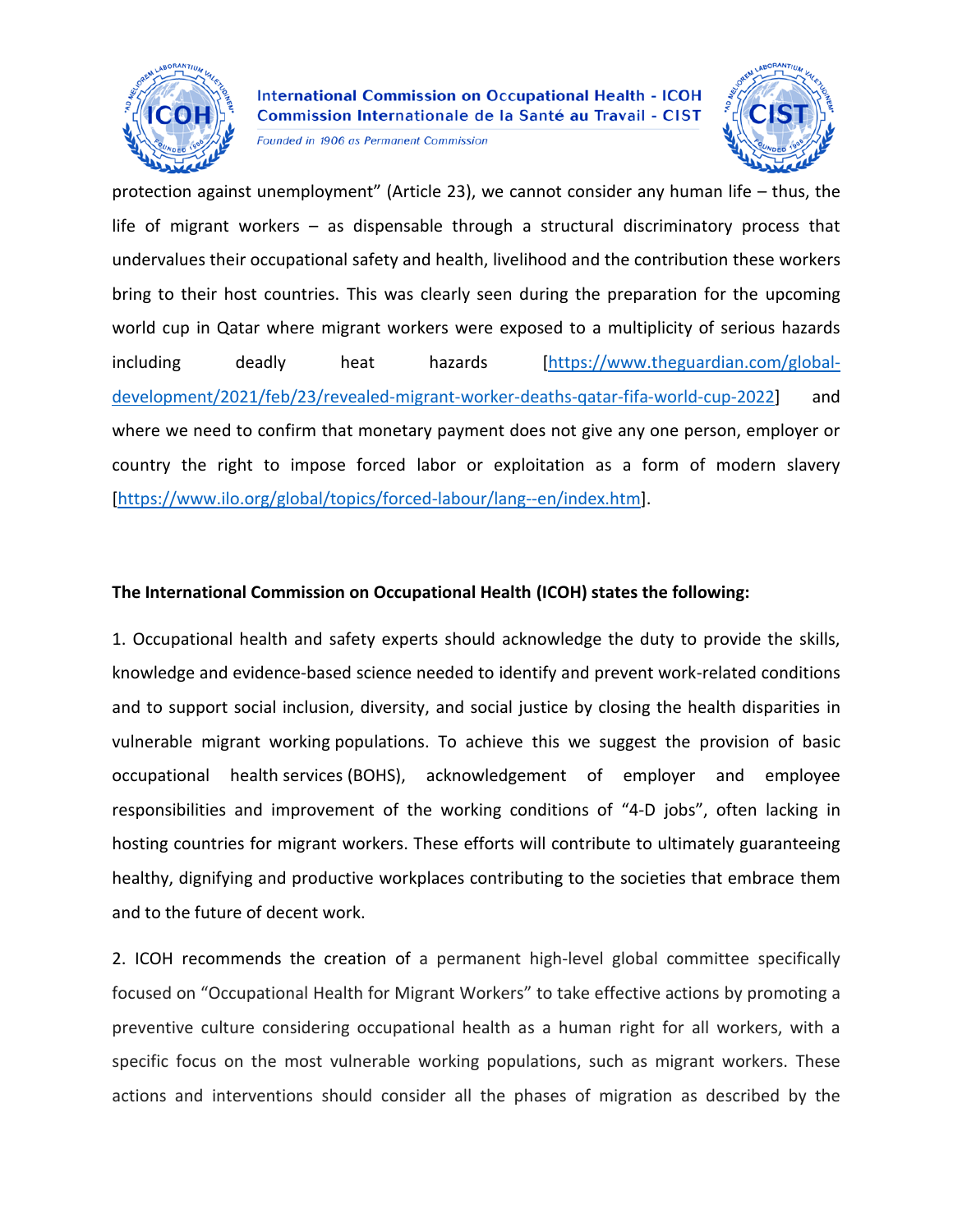

Founded in 1906 as Permanent Commission



International Organization of Migration with public health perspectives and a sensitivity about political climates:



## [\[https://www.iom.int\]](https://www.iom.int/)

3. Researchers should align investigational efforts, combine data sets and support efforts to create effective interventions with the best available data utilizing the precautionary principle. The requisite outreach and coordination to develop active and passive surveillance systems to identify risk and document outcomes should be designed in concert with unions, worker defense organizations and employers. Without data on what is happening no one can know the truth of ongoing damage to migrant workers or whether interventions are effective.

4. We exhort the creation of an independent measurement of the effectiveness of the policy changes that generate a precedent, build scientific evidence, emphasize enforcement, identify ways to engage migrants themselves, and encourage a preventive culture in occupational